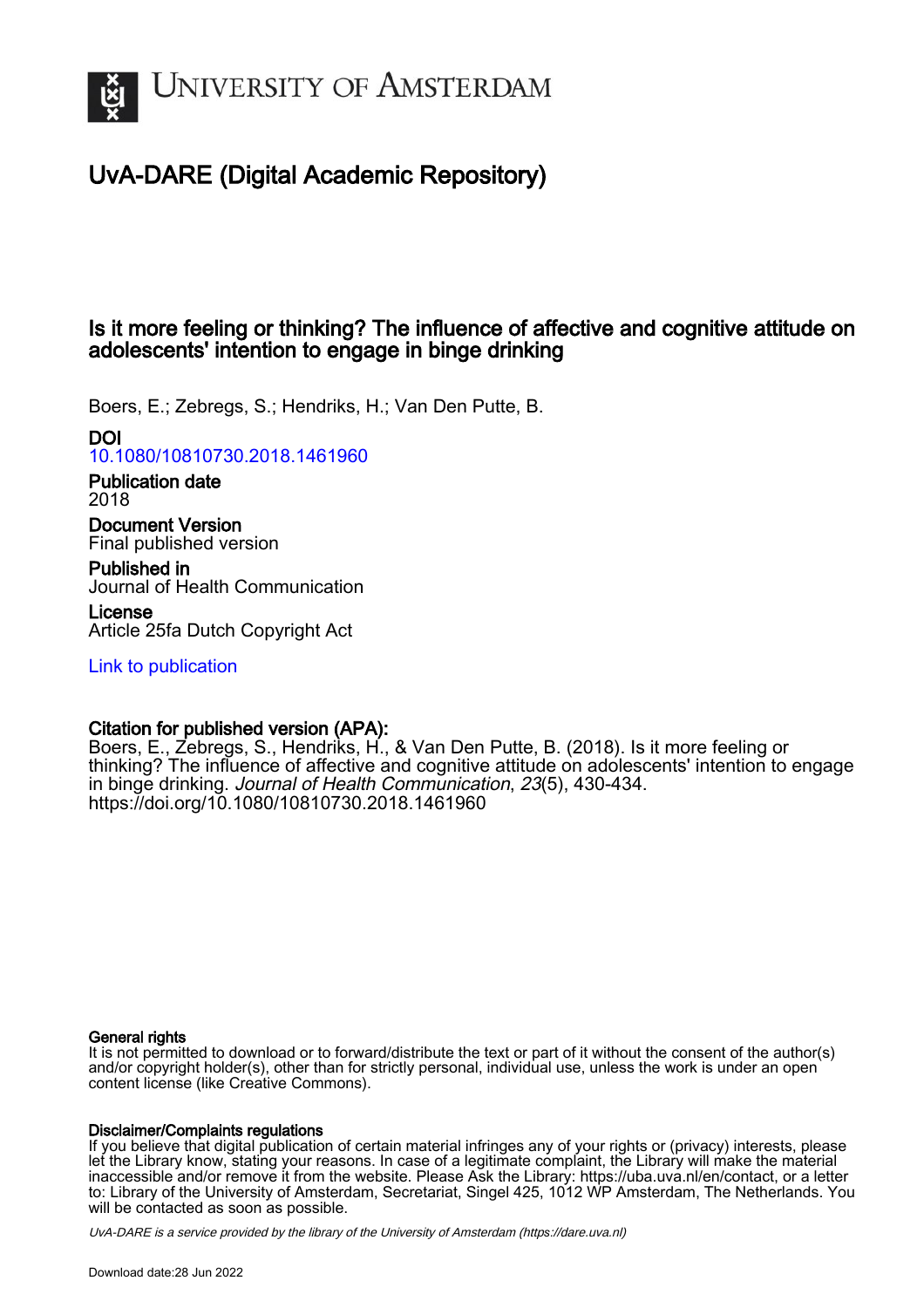

Check for updates

# <span id="page-1-0"></span>Is It More Feeling or Thinking? The Influence of Affective and Cognitive Attitude on Adolescents' Intention to Engage in Binge Drinking

ELROY BOERS<sup>1</sup>, SIMON ZEBREGS<sup>2</sup>, HANNEKE HENDRIKS<sup>2</sup>, and BAS VAN DEN PUTTE<sup>2</sup>

<sup>1</sup>Department of Psychiatry, University of Montreal, CHU Sainte Justine Research Center, Quebec, Canada <sup>2</sup> Amsterdam School of Communications Research (ASCoR), University of Amsterdam, Amsterdam, The Netherlands

Previous work has revealed that interventions aiming to reduce adolescent binge drinking commonly focus on cognitive attitudes, but are insufficiently effective in changing binge-drinking intentions. The focus on these cognitive attitudes might be the reason for this insufficient success. That is, other work has revealed that affective attitudes have a stronger influence on binge-drinking intention than cognitive attitudes. However, this relation has so far only been found among traditional college students and pre-vocational school students, therewith neglecting another important population at risk, namely vocational community college students. This study examines whether affective attitudes are also significantly stronger influencers of binge-drinking intentions among vocational community college students. Using a sample of 298 vocational community college students ( $M_{\text{age}} = 17.63$ ), the current study shows that affective attitudes were more strongly related to vocational community college students' intention to engage in binge drinking than cognitive attitudes. This finding indicates that the effectiveness of interventions targeting adolescent binge drinking can be improved by incorporating content elements concerning affective attitudes.

In the Netherlands, binge drinking during adolescence is a serious health problem. Recent statistics show that 31% of adolescents consume on average 5–10 alcoholic units, 19% consumes 11–20 alcoholic units, and 14% consumes more than 20 alcoholic units per weekend (Trimbos Instituut, [2015](#page-4-0)). Furthermore, it has been well documented that this excessive pattern of alcohol consumption is associated with short- and long-term negative consequences such as unintentional injuries, brain damage, and liver damage (e.g., Rehm et al., [2010](#page-4-0)) and negative mental outcomes such as depression, stress, and anxiety (e.g., Newbury-Birch et al., [2009\)](#page-4-0). Despite these potentially serious health issues, a considerable number of adolescents engages in binge drinking and continues to do so (e.g., Degenhardt et al., [2013](#page-4-0)).

These statistics and facts suggest that interventions targeting adolescent binge drinking are insufficiently successful. This latter assumption is supported by a systematic review on the effectiveness of alcohol-preventive interventions among adolescents (Anderson, Chisholm, & Fuhr, [2009\)](#page-4-0). That is, in their review, Anderson and colleagues reported that out of the 59 school-based alcohol-preventive interventions that were assessed, only 6 had a sustained effect on adolescents' alcohol

consumption. Furthermore, although not directly focused at an adolescent crowd, in their meta-analysis on the effectiveness of health campaigns on desirable behavior change, Snyder et al. [\(2004](#page-5-0)) found that mediated alcohol campaigns have small measurable effects on people's alcohol consumption ( $r^-=$  .09).

A possible explanation for this insufficient success might be that alcohol-preventive interventions target determinants (e.g., attitudes) that are weakly or not related to adolescents' intention to engage in binge drinking and in turn subsequent bingedrinking behavior. Therefore, to improve future alcoholpreventive interventions, it is important to further examine the relation between determinants of binge drinking and the intention to engage in binge drinking.

Attitude is perceived to be an important determinant of intention. Attitude is commonly defined as a collection of judgments concerning an object or behavior, which helps people structuring their complicated social environment (e.g., Fazio, [1986](#page-4-0)). Attitude is suggested to be influenced both by emotions that the behavior evokes and a more rational evaluation of the behavior's consequences (e.g., Lavine, Thomsen, Zanna, & Borgida, [1998](#page-4-0); Zanna & Rempel, [1988](#page-5-0)). The attitudinal component that is influenced by emotions is commonly referred to as affective attitude, whereas the attitude that is considered to be a rational evaluation of a behavior is commonly referred to as cognitive attitude. As to affective attitude, a person's attitude might be shaped by feelings and emotions that are evoked by the behavior. For example, that binge drinking results into a more (less) pleasant emotional state of mind. As to the cognitive

Address correspondence to Elroy Boers, Department of Psychiatry, University of Montreal, CHU Sainte Justine Research Center, 3175 Chemin de la Côte-Sainte-Catherine, QC H3T 1C5, Montréal, Quebec, Canada. E-mail: elroy.boers@umontreal.ca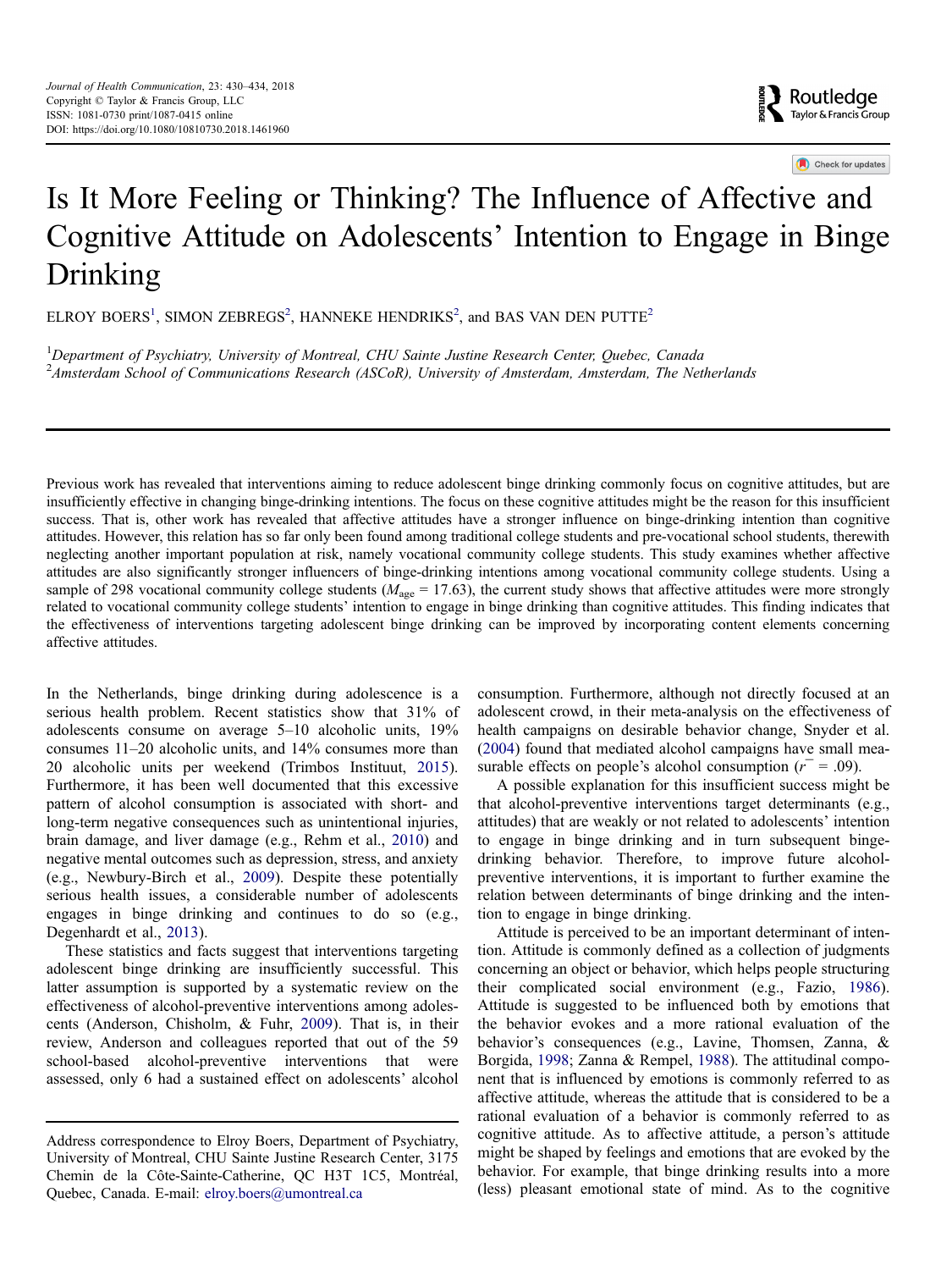<span id="page-2-0"></span>attitude, a person's attitude might be based primarily upon the positive and negative instrumental expectancies concerning a behavior. For example, that binge drinking results in liver damage. Another difference between both attitudinal components is that the affective attitude is mostly based on shortterm behavioral expectancies whereas the cognitive attitude is primarily based on long-term behavioral expectancies. That is, expectancies related to the affective attitude can occur instantly, such as experiencing feelings of joy or disgust when thinking about performing the behavior. On the other hand, expectancies related to the cognitive attitude, often do not occur instantly, such as liver damage and deteriorated memory.

Nevertheless the distinction between the affective and the cognitive attitude, alcohol-preventive interventions often aim to prevent excessive alcohol intake by informing the target group about the negative consequences of drinking alcohol (Paglia & Room, [1999;](#page-4-0) Room, Babor, & Rehm, [2005](#page-4-0)), which appeals particularly to cognitive attitude, for example, by communicating that too much alcohol intake may lead to cognitive (e.g., brain damage) and motor impairment (e.g., loss of physical function), expectancies that elicit few immediate emotions in adolescents. This focus on the cognitive attitude might be an explanation for the earlier mentioned insufficient effectiveness of alcohol-preventive interventions. This latter suggestion is supported by a study from Lawton, Conner, and McEachan [\(2009](#page-4-0)), which, at least in the context of health behavior, shows a difference between the effects of affective and cognitive attitude. They revealed that the affective attitude was found to be a stronger predictor of health-risk behaviors, such as binge drinking, whereas cognitive attitude was found to be a stronger predictor of health-promoting behaviors, such as vitamin use. This finding by Lawton and colleagues indicates that when alcohol-preventive interventions focus on targeting the affective attitude, they might become more successful in changing adolescents' intention to engage in binge drinking, and in turn their subsequent binge-drinking behavior.

While there is evidence that affective attitude has a more profound impact on pre-vocational school students (Zebregs, [2016\)](#page-5-0) and traditional college students' (Keer, Van Den Putte, & Neijens, [2010;](#page-4-0) Trafimow et al., [2004](#page-5-0)) binge-drinking intentions, the relations of the different attitudes with the intention to engage in binge drinking have not yet been examined for adolescents who are enrolled in a vocational community college, which is remarkable for several reasons. First, it has been demonstrated that vocational community college students experience many of the same alcohol-related problems (e.g., aggression and cognitive impairment) as traditional college students do (Coll, [1999](#page-4-0)). Second, it has been found that vocational community college students who are frequent binge drinking, experience substantial more job (e.g., arriving too late because of alcohol misuse) and legal (e.g., caught drunk driving) problems compared to their fellow students who do not binge drink (Sheffield, Darkes, Del Boca, & Goldman, [2005](#page-5-0)). Third, previous work has revealed that blue-collar workers reported significantly higher levels of binge drinking than white collar workers (e.g., Lynch, Kaplan, & Salonen, [1997\)](#page-4-0). Because a substantial amount of vocational community college students, such as students who are enrolled in vocational-technical

education, are being educated to work in the blue-collar trades (Mupinga & Livesay, [2004\)](#page-4-0), it is important to examine their binge-drinking attitudes. Therefore, this study examined and compared the influence of affective attitude and cognitive attitude to determine which attitude component is the strongest influencer of vocational community college students' intentions to engage in binge drinking, therewith providing insight in which attitude component is the most appropriate to incorporate in alcohol-preventive interventions targeting vocational community college students.

### **Methods**

The current study's sample contained 298 (185 females;  $M_{\text{age}} = 17.63$ ;  $SD_{\text{age}} = 1.84$ ) first and second year vocational community college students from the Netherlands. Members of our sample were enrolled in studies such as: web design, information technology, pediatrics, and healthcare. The sample was recruited via their schools. The ethical committee of the first authors' affiliation approved procedures. The attitudinal, intentional, and the behavioral measurements were derived from previous binge-drinking behavior studies by Hendriks, de Bruijn, and van den Putte [\(2012](#page-4-0)), Keer et al. [\(2010](#page-4-0)), and Zebregs [\(2016](#page-5-0)).

All attitudinal items were measured using a five-point semantic differential scale, coded from 1 to 5.". The statement: "If I would consume five or more alcoholic drinks on one single day this coming month, this would be…" preceded each item. Affective attitude was measured using the items not convivialconvivial, unpleasant-pleasant, and unpleasurable-pleasurable  $(EV = 2.64, \alpha = 0.93, M = 3.29, SD = 1.01)$ , cognitive attitude using the items unwise-wise, unsafe-safe, unhealthy-healthy  $(EV = 2.36, \ \alpha = 0.86, \ M = 2.33, \ SD = 0.80$ ). Scale scores were computed by averaging item scores.

Three statements with a five-point scale (from  $1 = no$ , definitely not to  $5 = yes$ , definitely) measured intention to drink alcohol. The statement "The coming month…" preceded each item: (1) I plan, (2) I think I am going, and (3) I want to drink five or more alcoholic consumptions one single day at least once". A scale score was computed by averaging item scores  $(EV = 2.87, \alpha = 0.98, M = 2.75, SD = 1.36).$ 

Because a correlation analysis revealed that past bingedrinking behavior and gender were positively correlated with the main variables cognitive attitude, affective attitude, and intention, we performed our analyses with past bingedrinking behavior and gender as control variables. Past binge-drinking behavior was measured using a closed-ended question asking students how often they engaged in binge drinking. The six response categories were: I never did that before (24,7%), once a year (4,7%), once every few months (11,4%), once a month (12,9%), once a week (10,5%), a few times a week (6,9%). A significant amount, 24,7%, of our sample reported that they never have engaged binge drinking, 4,7% reported to engage in binge drinking once a year, 11,4% engages in heavy drinking once every few months, 12,9% reported to engage in binge drinking once a month, whereas 10,5% drinks heavily once a week and 6,9% engages in excessive drinking multiple times a week.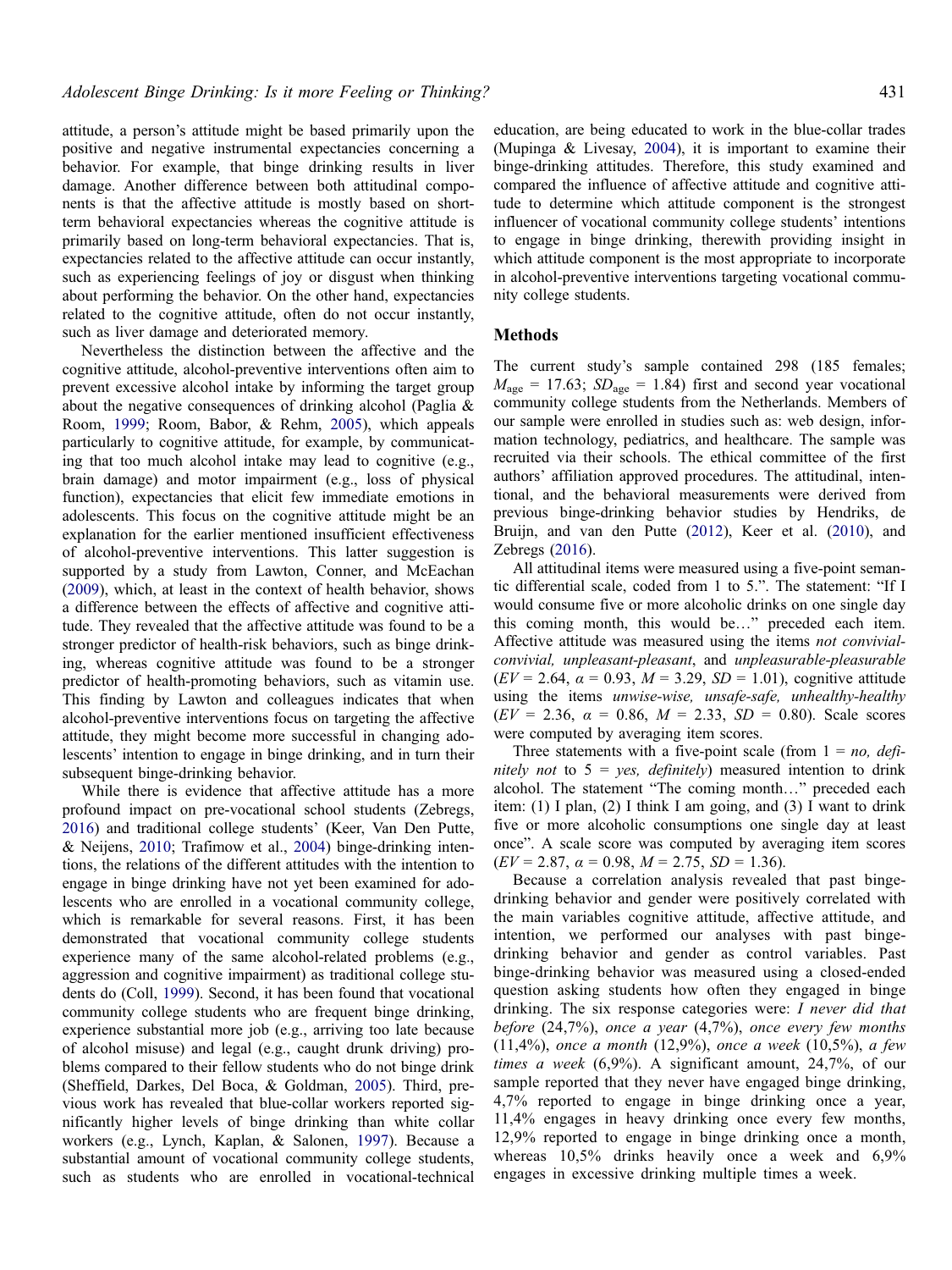<span id="page-3-0"></span>We analysed our data by performing linear regression analysis with cognitive attitude and affective attitude as independent variables, the intention to engage in binge drinking as dependent variable, and gender and past binge-drinking behavior as control variables.

### Results

Linear regression analyses showed that cognitive attitude,  $β = .26, p < .001, 95%$  CI [0.19, 0.34] and affective attitude,  $β = .45, p < .001, 95%$  CI [0.39, 0.52] were significantly related to the behavioral intention to engage in binge drinking. Indicating that both attitude components positively influenced vocational community students' intentions to engage in binge drinking. In determining whether these beta coefficients significantly differed, we looked whether their confidence intervals showed overlap. The results showed that there is no overlap between the confidence intervals of cognitive and affective attitude. Thus, based on its higher beta coefficient, we concluded that affective attitude was a significantly stronger influencer and predictor of vocational community college students' intention to engage in binge drinking than cognitive attitude. In addition, although correlated with our main measures (affective attitude, cognitive attitude, and intention), once entered in the regression model, control variables gender and past binge-drinking behavior did not appear to be significant predictors of vocational community students' intention to engage in binge drinking.

### **Discussion**

Our study aims to examine the influence of affective and cognitive attitude on vocational community college students' intention to engage in binge drinking, therewith providing the insight in which attitudinal component is the most appropriate to incorporate in future alcohol-preventive interventions targeting these vocational community college students' binge drinking. Our results show that both affective and cognitive attitude significantly influence vocational community college students' intention to engage in binge drinking. However, a higher beta value and non-overlapping confidence intervals show that affective attitude is the significantly stronger influencer of vocational community college students' intentions to engage in binge drinking. Our results are in line with previous research demonstrating affective attitude to be a stronger influencer of prevocational school students' (Zebregs, [2016\)](#page-5-0) and traditional college students' (Keer et al., [2010](#page-4-0)) intention to engage in binge drinking, therewith stressing the importance of affective attitude of adolescent binge drinking. Furthermore, taking into account that alcohol-preventive interventions commonly contain cognitive attitudinal content elements (Paglia & Room, [1999](#page-4-0); Room et al., [2005](#page-4-0)), the results of our study support the potential explanation that the insufficient success alcohol-preventive interventions targeting vocational community college students, lies in the fact that the relation between cognitive attitude and intention is significantly weaker than the relationship between affective attitude and intention.

Now that it is shown that affective attitude is a stronger influencer of vocational community college students' intentions to engage in binge drinking, two questions remain: why is it that affective attitude is a more relevant predictor of vocational community college students' binge drinking than cognitive attitude? And how can developers of alcohol-preventive interventions successfully target affective attitude? The answer to the first question may be explained by the concepts of attitudinal ambivalence and alcohol expectancies. Attitudinal ambivalence is a state of mind in which an individual has mixed feelings toward an object or behavior (e.g., Gardner, [1987](#page-4-0)). Alcohol expectancies concern a person's expectancies about the consequences of an action (Bandura, [1977](#page-4-0)). In the context of the current study, attitudinal ambivalence occurs when vocational community college students feel ambivalent about engaging in binge-drinking behavior because they simultaneously experience positive and negative cognitive and/or affective expectancies concerning binge drinking. For instance, one may believe that binge drinking makes one feel more relaxed, thus an expectancy of an immediate positive emotion which is related to affective attitude. On the other hand, one may also believe that binge drinking results in negative health consequences in the long run (such as liver damage) related to cognitive attitude. Thus, if positive expectancies of alcohol consumption are mainly affective in nature, and negative consequences of alcohol consumption are mainly cognitive in nature, a divergence between affective and cognitive attitude may occur, resulting in a conflicted state of mind (the struggle between desire and reason). To solve this internal conflict between two opposing attitudes, one component of attitude usually becomes a stronger (weaker) predictor of behavioral intention and subsequent behavior. In the context of binge drinking, it appears that the affective attitudinal component becomes a stronger predictor of the intention to engage in binge drinking than the cognitive attitudinal component, probably because for most vocational community college students the positive affective short-term consequences are more relevant than the long-term negative consequences. The latter is supported by a study on ambivalent attitudes and various health behaviors from Lawton et al. ([2009\)](#page-4-0). That is, Lawton and colleagues revealed that, because of the divergence between affective and cognitive attitude, affective attitude was found to be a stronger predictor of health-risk behaviors, such as binge drinking, whereas cognitive attitude was found to be a stronger predictor of health-promoting behaviors, such as vitamin use. It appears that, for health-risk behaviors, affective consequences, and therewith affective attitudes are more positive than cognitive attitudes and that for health-promoting behaviors, cognitive consequences, and therewith attitudes are more positive than affective attitudes (Loewenstein, Weber, Hsee, & Welch, [2001\)](#page-4-0).

Taken together, the findings suggest that targeting the affective attitude is a more promising strategy in preventing or reducing vocational community college students' binge-drinking intentions than the cognitive attitude. Fishbein and Yzer [\(2003](#page-4-0)) recommend three strategies can be used to target the affective attitude. The first strategy is priming, that is reinforcing associations between negative feelings and binge drinking that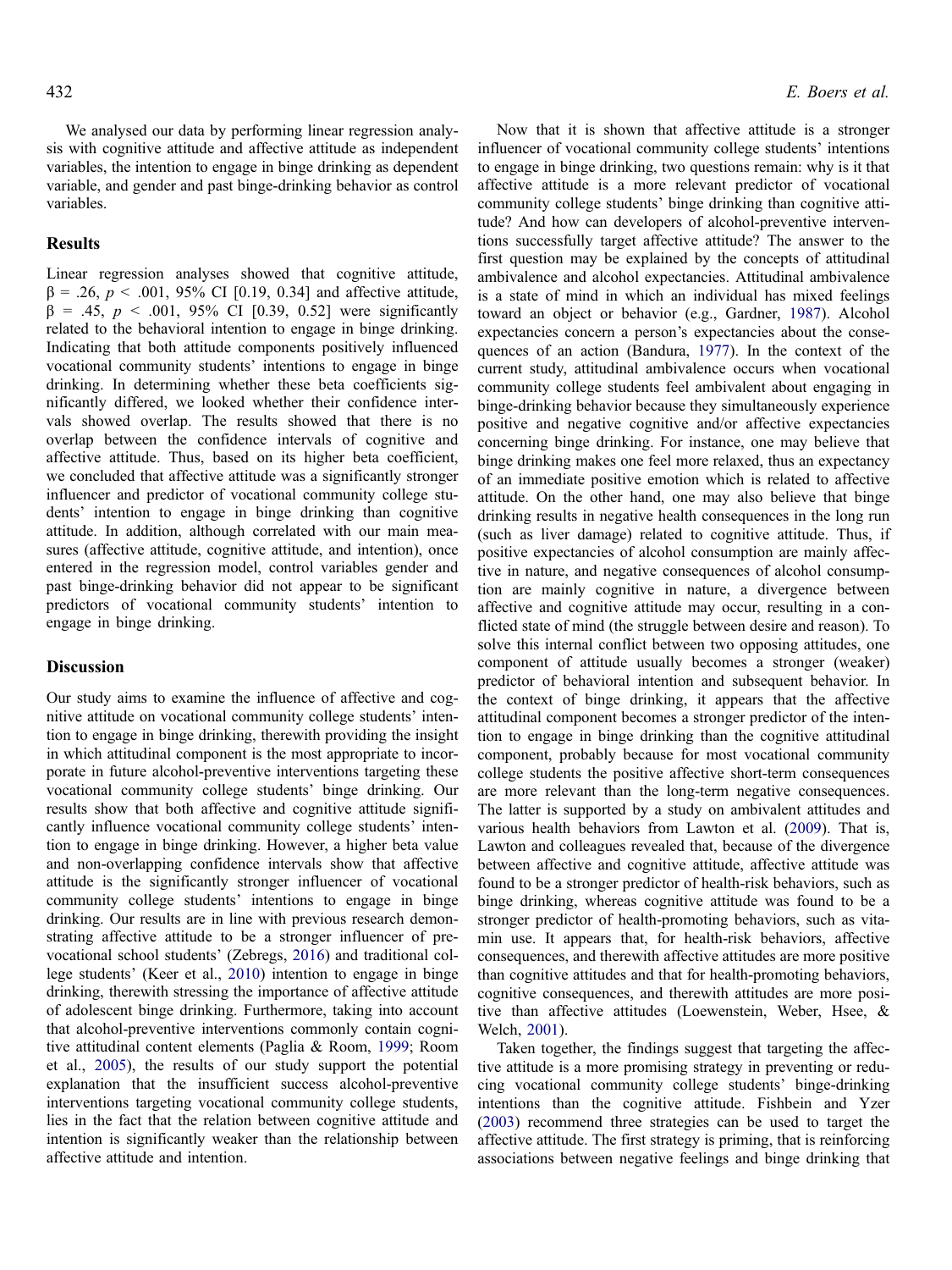<span id="page-4-0"></span>vocational community college students already hold in their memory. Priming might be a fruitful strategy when the majority of vocational community college students already associate binge drinking with a particular negative feeling, but when this negative feeling is not promptly activated when vocational community college students are asked about binge drinking. Reinforcing the association between the negative feeling and binge drinking will increase the likelihood of the negative feeling to be activated when vocational community college students are confronted with binge drinking. For example, one might prime the anticipated regret regarding a hang-over, a less than optimal performance during an activity (e.g., performing during a sports game or work performance) the next day, or undesired and potentially unhealthy sexual activities. However, it is important to find what potential negative consequences are relevant for the target group. Before priming can be applied as a strategy for alcohol-preventive interventions, it is important to identify vocational community college students' existing negative feelings about binge drinking. The second strategy is to create new associations between binge drinking and negative feelings that adolescents do not yet hold (Fishbein & Yzer, 2003). This strategy is more challenging than priming, because, unlike priming, an association between binge drinking and a negative feeling has to be created. Before this strategy can be applied, similar to priming, it is important to identify vocational community college students' existing negative feelings about binge drinking and inform them about negative feelings that do not yet exist, or which are not yet present in their set of beliefs concerning binge drinking. The latter can for instance be done by developing an intervention that contains affective beliefs with regard to binge drinking which are not held by vocational community college students. In doing so, vocational community college students are essentially being taught new negative affective beliefs (feelings) toward binge drinking. The third and final strategy is to convince vocational community college students that the positive feelings that they associate with binge drinking are false or at least less positive than they perceive. This strategy can be realised by developing an intervention in which the positive feelings about binge drinking are being counter argued. However, changing existing associations is difficult and failure to do so may cause a boomerang effect by priming the existence of the association and bringing it top-of-mind.

In conclusion, our study is the first to show that affective attitude is stronger predictor of vocational community college students' intention to engage in binge drinking than cognitive attitude. It seems that vocational community college students predominantly base their intentions to engage in binge drinking rather on their feelings (i.e., affective attitudes) than on their thinking (e.g., cognitive attitudes). Therefore, we suggest that alcohol-preventive interventions that aim to reduce and/or prevent vocational community college students' intentions to engage in binge drinking should incorporate content elements that are more related to affective attitude than to cognitive attitude. Furthermore, because the affective attitude is mostly related to positive feelings toward alcohol use, we suggest that developers of alcohol-preventive interventions focus on changing the affective attitude into a more negative direction towards binge drinking.

### References

- Anderson, P., Chisholm, D., & Fuhr, D. C. ([2009\)](#page-1-0). Effectiveness and cost-effectiveness of policy programmes to reduce the harm caused by alcohol. The Lancet, 373, 2234–2246. Retrieved from [http://www.who.](http://www.who.int/choice/publications/p_2009_CE_Alcohol_Lancet.pdf) [int/choice/publications/p\\_2009\\_CE\\_Alcohol\\_Lancet.pdf](http://www.who.int/choice/publications/p_2009_CE_Alcohol_Lancet.pdf)
- Bandura, A. ([1977](#page-3-0)). Self-efficacy: Toward a unifying theory of behavioral change. Psychological Review, 84, 191–215. doi:[10.1037/0033-](http://dx.doi.org/10.1037/0033-295X.84.2.191) [295X.84.2.191](http://dx.doi.org/10.1037/0033-295X.84.2.191)
- Coll, K. M. [\(1999\)](#page-2-0). An assessment of drinking patterns and drinking problems among community college students: Implications for programming. Journal of College Student Development, 40, 98–100. Retrieved from [http://search.proquest.com/openview/50da0367201e0d90c6e8e45](http://search.proquest.com/openview/50da0367201e0d90c6e8e45fa1e495e0/1?pq-origsite=gscholar%26cbl=34426) [fa1e495e0/1?pq-origsite=gscholar&cbl=34426](http://search.proquest.com/openview/50da0367201e0d90c6e8e45fa1e495e0/1?pq-origsite=gscholar%26cbl=34426)
- Degenhardt, L., O'Loughlin, C., Swift, W., Romanluk, H., Carlin, J., Coffey, C., … Patton, G. ([2013\)](#page-1-0). The persistence of adolescent binge drinking into adulthood: Findings from a 15-year prospective cohort study. BMJ Open, 3, 1–10. doi[:10.1136/bmjopen-2013-003015](http://dx.doi.org/10.1136/bmjopen-2013-003015)
- Fazio, R. H. [\(1986\)](#page-1-0). How do attitudes guide behavior? In R. M. Sorrentino & E. T. Higgins (Eds.), Handbook of motivation and cognition: Foundations of social behavior (pp. 204–243). New York, NY: Guilford Press.
- Fishbein, M., & Yzer, M. C. [\(2003](#page-3-0)). Using theory of design effective health behavior interventions. Communication Theory, 13, 164–183. doi[:10.1111/j.1468-2885.2003.tb00287.x](http://dx.doi.org/10.1111/j.1468-2885.2003.tb00287.x)
- Gardner, P. L. [\(1987\)](#page-3-0). Measuring ambivalence to science. Journal of Research in Science Teaching, 24, 241–247. doi[:10.1002/tea.3660240305](http://dx.doi.org/10.1002/tea.3660240305)
- Hendriks, H., de Bruijn, G. J., & van den Putte, B. ([2012](#page-2-0)). Talking about alcohol consumption: Health campaigns, conversational valence, and binge drinking intentions. British journal of health psychology, 17(4), 843–853. doi:[10.1111/j.2044-8287.2012.02080.x](http://dx.doi.org/10.1111/j.2044-8287.2012.02080.x)
- Keer, M., Van den Putte, B., & Neijens, P. ([2010\)](#page-2-0). The role of affect and cognition in health decision making. British Journal of Social Psychology, 49, 143–153. doi[:10.1348/014466609X425337](http://dx.doi.org/10.1348/014466609X425337)
- Lavine, H., Thomsen, C., Zanna, M. P., & Borgida, E. ([1998](#page-1-0)). On the primacy of affect in determination of attitudes on behavior: The moderating role of affective-cognitive ambivalence. Journal of Experimental Social Psychology, 34, 398–421. doi:[10.1006/jesp.1998.1357](http://dx.doi.org/10.1006/jesp.1998.1357)
- Lawton, R., Conner, M., & McEachan, R. ([2009\)](#page-2-0). Desire or reason: Predicting health behaviors from affective and cognitive attitudes. Health Psychology, 28, 56–65. doi[:10.1037/a0013424](http://dx.doi.org/10.1037/a0013424)
- Loewenstein, G. F., Weber, E. U., Hsee, C. K., & Welch, N. [\(2001](#page-3-0)). Risk as feelings. Psychological Bulletin, 127, 267–286. doi:[10.1037/0033-](http://dx.doi.org/10.1037/0033-2909.127.2.267) [2909.127.2.267](http://dx.doi.org/10.1037/0033-2909.127.2.267)
- Lynch, J. W., Kaplan, G. A., & Salonen, J. T. [\(1997\)](#page-2-0). Why do poor people behave poorly? Variation in adult health behaviours and psychosocial characteristics by stages of the socioeconomic lifecourse. Social Science & Medicine, 44, 809–819. doi[:10.1016/S0277-9536\(96\)00191-8](http://dx.doi.org/10.1016/S0277-9536(96)00191-8)
- Mupinga, D. M., & Livesay, K. [\(2004](#page-2-0)). Consider vocational-technical education for post-secondary education. The Clearing House: A Journal of Educational Strategies, Issues and Ideas, 77, 261–263. Retrieved from <http://www.jstor.org/stable/30190022>
- Netherlands Institute of Mental Health and Addiction. [\(2015](#page-1-0)). Jeugd en riskant gedrag 2015 [Youth and health-risk behaviour]. Utrecht, The Netherlands: Trimbos Instituut.
- Newbury-Birch, D., Walker, J., Avery, L., Beyer, F., Brown, N., Jackson, K., … Stewart, S. [\(2009\)](#page-1-0). Impact of alcohol consumption on young people: A systematic review of published reviews. North East, UK: Newcastle University.
- Paglia, A., & Room, R. [\(1999](#page-2-0)). Preventing substance use problems among youth: A literature review and recommendations. Journal of Primary Prevention, 20, 3–50. doi:[10.1023/A:102130230](http://dx.doi.org/10.1023/A:102130230)
- Rehm, J., Taylor, B., Mohapatra, S., Irving, H., Baliunas, D., Patra, J., & Roerecke, M. ([2010\)](#page-1-0). Alcohol as a risk factor for live cirrhosis: A systematic review and meta-analysis. Drug and Alcohol Review, 29, 437–445. doi:[10.1111/j.1465-3362.2009.00153.x](http://dx.doi.org/10.1111/j.1465-3362.2009.00153.x)
- Room, R., Babor, T., & Rehm, J. ([2005](#page-2-0)). Alcohol and public health. The Lancet, 365, 519–530. doi:[10.1016/S0140-6736\(05\)17870-2](http://dx.doi.org/10.1016/S0140-6736(05)17870-2)